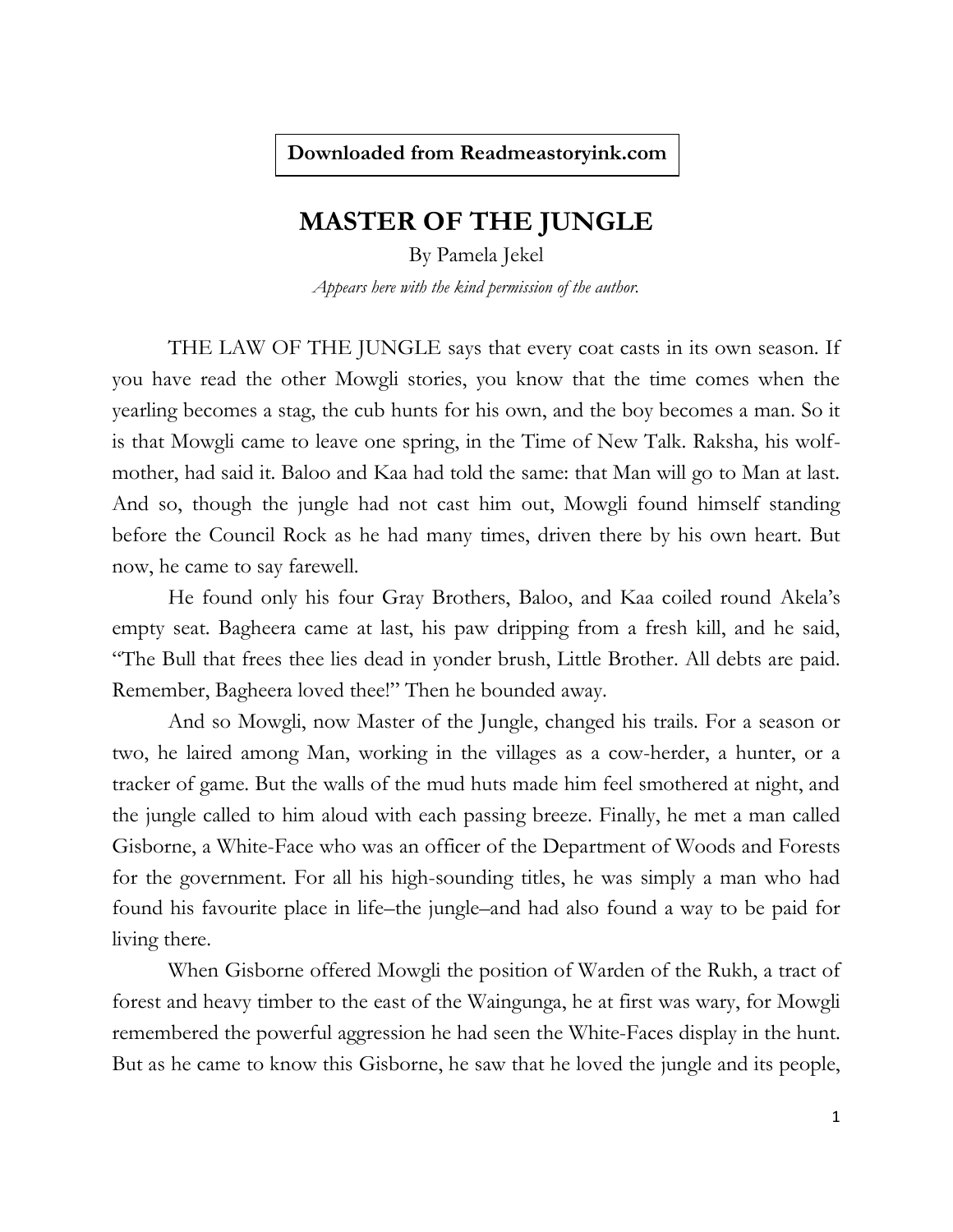and so Mowgli found in Gisborne a brother and a new life. He took himself a wife, Shanta, a slender brown village maiden. In two seasons, she carried a son at her breast, for a forest wooing goes quickly.

Each month, the Government paid Mowgli a sum of silver to oversee his piece of the jungle. He watched for fires, kept the village goats from eating the young saplings, noted the movements of the game, and kept down the boar and the nilghai when they became too many for the good of the growing bamboo. It pleased him to know where each one of his jungle brothers drank at moonrise, fed before dawn, and would lie up in the day's heat. He and his wife lived in a small hut close to the river, and all the jungle passed by his door from one season to another.

Gisborne came and visited from time to time, and he was always startled to find Shanta ringed by four huge gray wolves, who capered about her and watched from the brush, growling if he came too close to either Mowgli's wife or his young son. She would call them out, crying, "Come, ye of little manners. Come and make service to thy master's brother." The wolves fawned around him then, while the mother stood nursing her child and spurning them aside as they brushed against her bare feet.

From time to time also, Bagheera made the long trek to see his little brother, grown to be a man. He would track Mowgli down by the river where he stood fishing, or he would snuff him out as he widened a belt fire-line, coming up on him quietly as smoke with a deep rumble of delight, to share the news of the season. Kaa came too, each year when the Rains were through, but he would not go near the little hut by the river. Mowgli's "small frogling" made his belly nervous, he said. Nonetheless, he came, for friendships in the forest, unlike those of Man, are never let to wither and die away for lack of care.

Old Baloo was the only brother who had not come to sniff out Mowgli's trail. Bagheera said, "He is blind altogether, Little Brother, and the way is long, eh? Soon, he takes a trail we shall *all* follow–" and here he groaned and scratched at his gray muzzle. "Some few of us are overdue. By the Broken Lock that freed me, these bones grow more stiff with each Rain."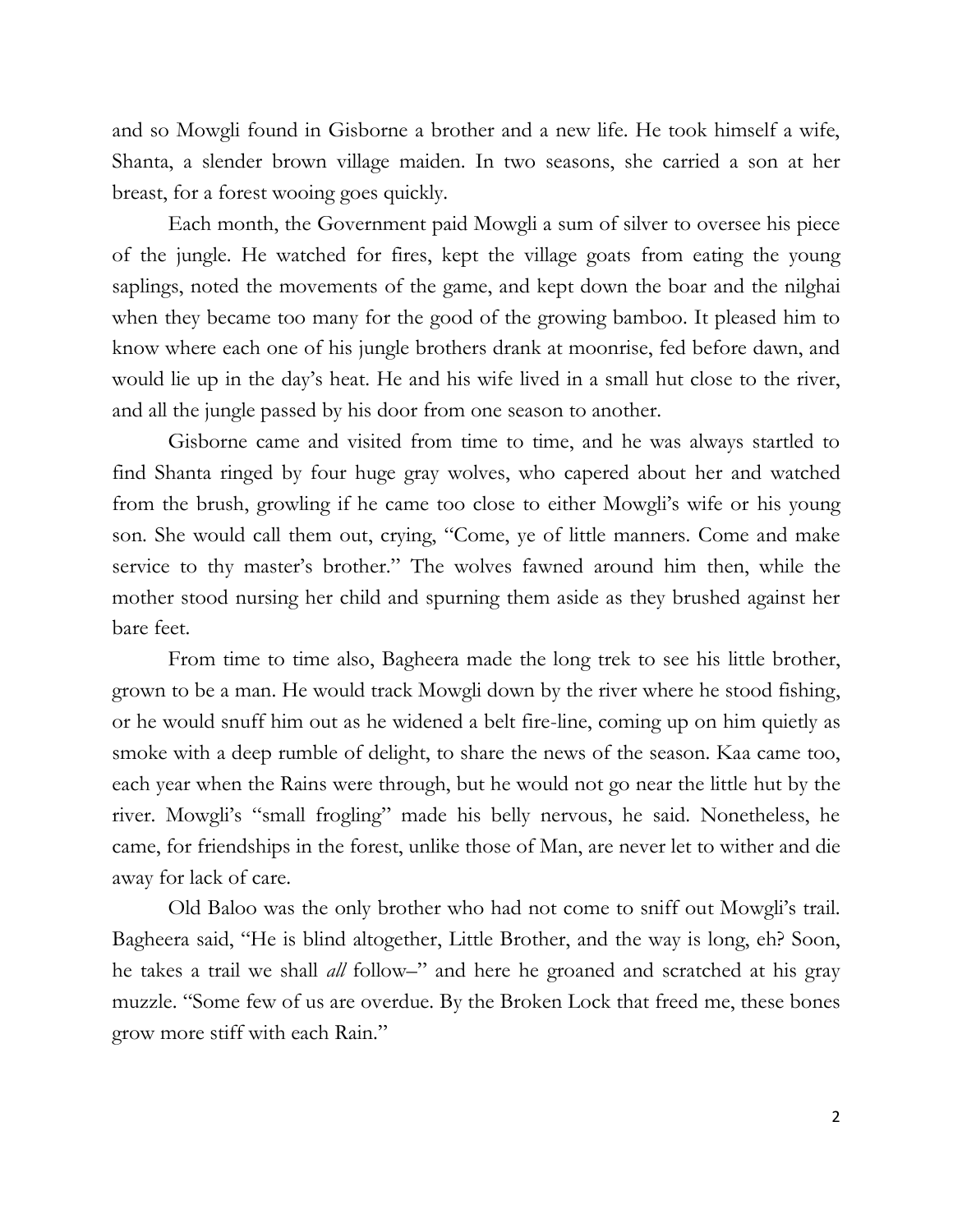But one dawn as Mowgli returned from the hunt, he found the ancient Bear sitting a ways from the door of the little hut, crooning a small song to himself as though two seasons had passed instead of ten.

Mowgli dropped a brace of rabbits at the door and went to his old friend, wrapping his arms about the shaggy shoulders, now silvered with age. "As is cold water in the hottest month, so is the sight of a friend in a far place!" he said, gazing into the Bear's eyes. And then he drew back. "Thou hast tracked me all this far way, by thy nose alone?" He smiled sadly, for Baloo's eyes were whitened with the cast of blindness, and he gazed up over Mowgli's head.

"Ahrruuh!" the Bear snuffed, grinning widely. "I do not need eyes to find thee, Little Dreamer. Pheuw! The smell of Man is rank about thee!"

"It comes from sleeping within mud walls," Mowgli laughed.

"And sleeping with a mate," the Bear said dryly. "I am not so old that I cannot remember. But come. Come and tell me all thou has seen in these seasons, for thine eyes now stand near tall as my own."

So Mowgli sat within the Bear's encircling arms and told him all he had seen in the rukh, all the game he had herded, the saplings he had planted, told him of the battling bucks in the nearby plains and the ill-tempered boar who must be driven from the bamboo, and a hundred other comings and goings of the Jungle Folk about him.

And then Shanta came from the hut, her face twisted with worry. She would not come to Mowgli and Baloo, but only stood far off, staring at the huge bear.

"My husband," she called finally, her voice fretful, "wilt thou not come and help me clean these rabbits?"

Mowgli blinked in confusion. Never before had Shanta been unable to prepare whatever game he brought to the little hut. But he shrugged and went from Baloo to her side.

"Is this another brother?" she whispered when she had him alone. "This great hairy beast with the huge jaws?"

Mowgli chuckled. "This is the best of them all, heart of my heart, for he has taught me the Law. He is blind, but he has found me, nonetheless."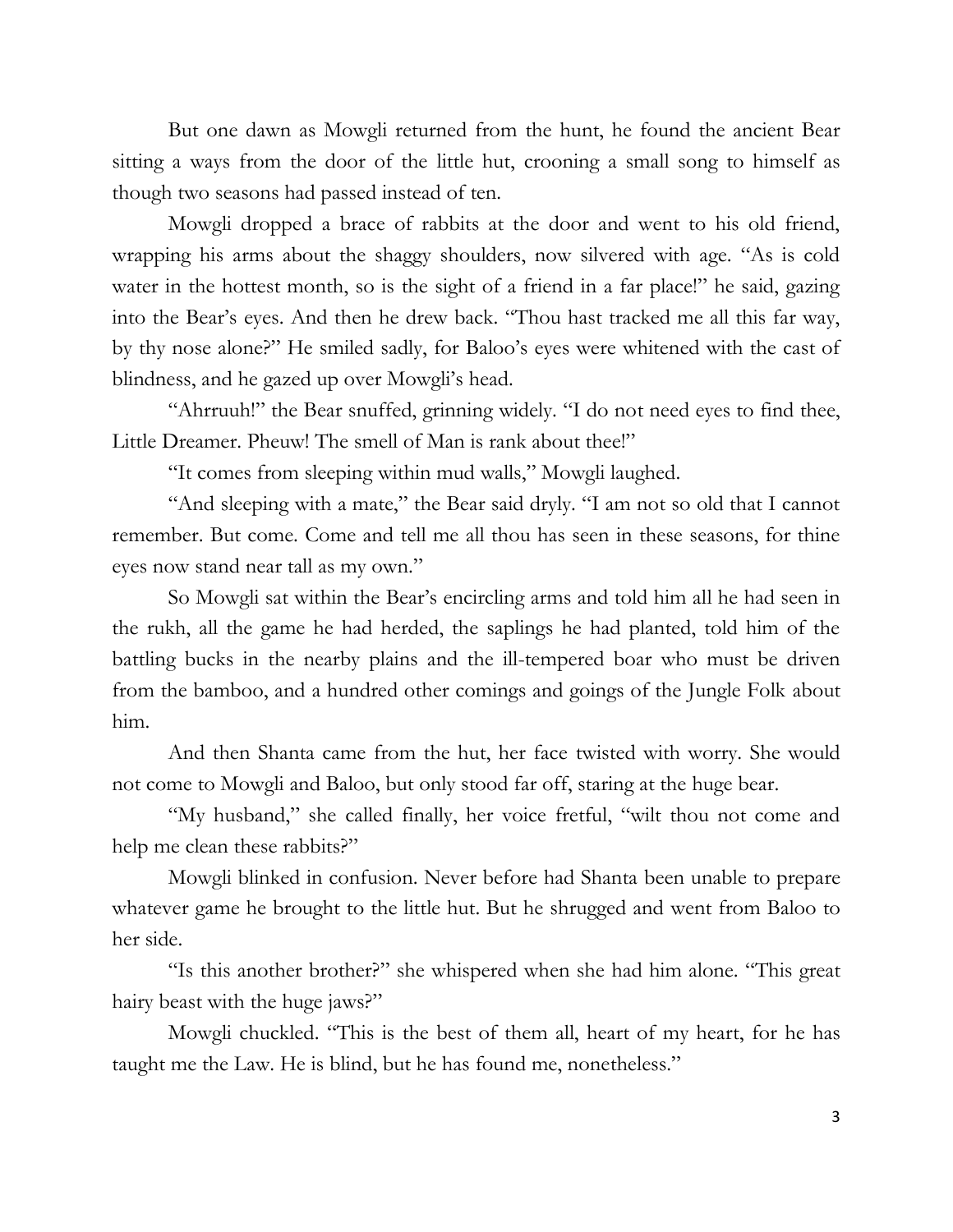"Well, and he has neglected to teach thee some small part of wisdom, my husband," she said in a small furious whisper, "if thou thinkest I shall let him stay. The Four Gray Brothers are enough beasts for one family, I think, and for one small son as well. He will lumber blindly and crush our Thambi with one paw, or knock him into the river, or perhaps sit on his sleeping basket–! Nay." She shook her lovely head firmly. "Ye must ask him to take himself away, my husband, or I and thy son shall go to another place until he is gone."

Mowgli scowled and scratched his chin, for he had lived long enough with a woman to know the set of that jaw. "Enough, little one. He has come, and he shall stay. Keep my son within the walls when he is about, if thou art fearful. For myself, I fear nothing save thy tongue. If thou wouldst keep my love, remember the love I bear for Baloo as well, and do not speak against him. Nay, not in *my* hearing."

She turned and fled back inside the hut, and the sudden silence in the clearing seemed almost a reproach. Mowgli went back to the old Bear and sat once more at his side.

"What is in thy stomach?" Baloo asked gently. "For thou hast sat down heavily like an ox with a burden."

Mowgli sighed. "It is nothing, my brother. Only a small fear which has laired in the woman's heart. Hast thou never lived among the females for a time? They are winsome and warm, well enough, and many good things come of them. But they are mad and many times mad, mostly when it comes to their babes."

The old Bear chuckled, shaking his head. "Ay, I remember. And a fine babe he must be. To think that I, Teacher of the Law, would live these hundred seasons to trail thy own frogling, Little Brother–" his voice thickened with emotion. "Well, and it is very good, indeed."

"Stay with us, then," Mowgli said. "Thou wilt have all the ripe berries and river trout thy fat belly can hold, if my arm has any strength at all. And the woman will come to know thee as friend."

Baloo reached out and cuffed Mowgli's shoulder playfully. "Thou art still a Little Dreamer of Dreams, I see. But I will stay for a time."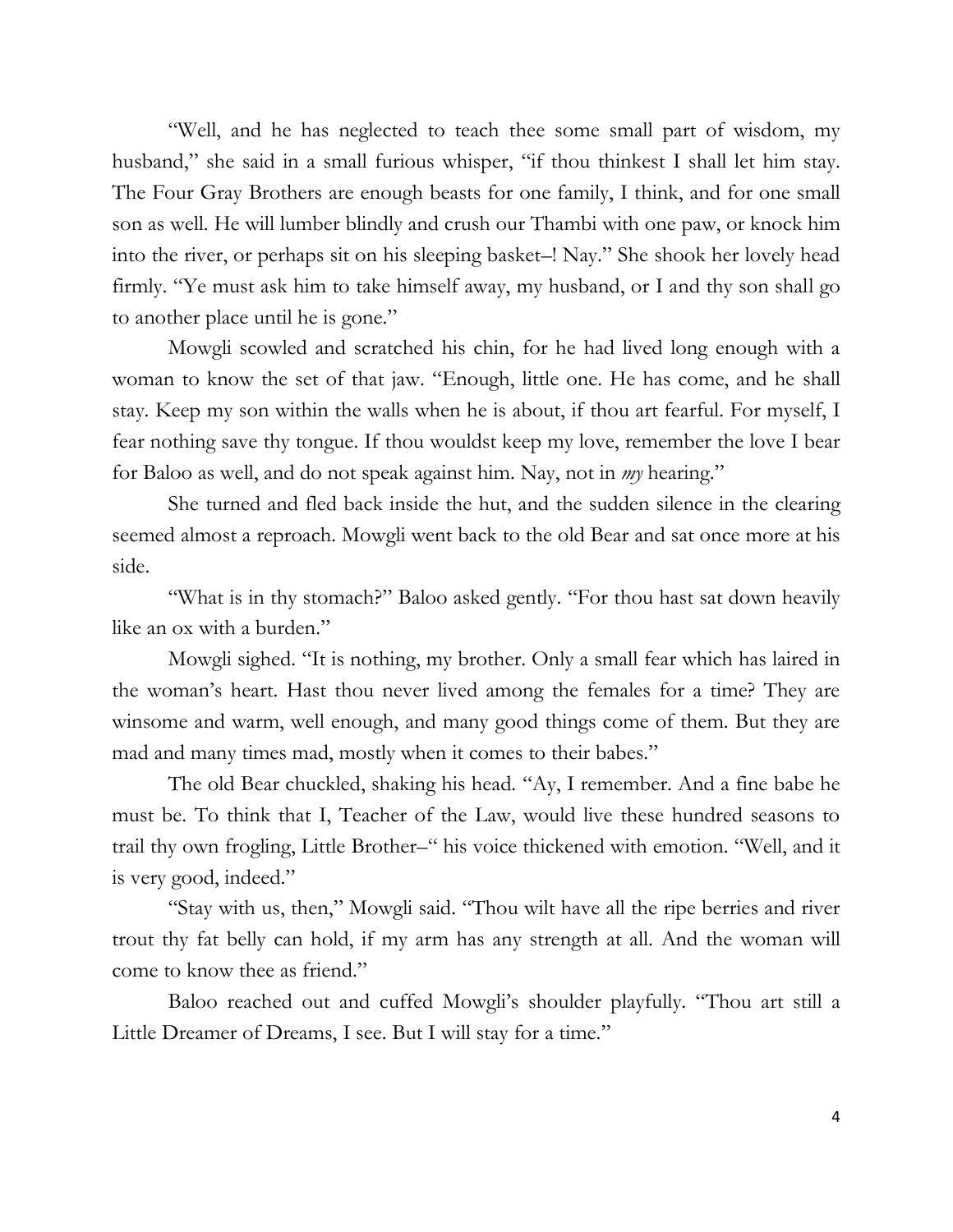And so, the old Bear made the rukh his own, browsing at Mowgli's side as he fished and hunted and traipsed the woods. They often talked over old times and shared old tales, and if you could have stood quietly in the bamboo and listened, you would have heard Baloo chuckling with pleasure at how his man-cub had grown.

But one heart took no pleasure from the Bear's presence in the little clearing by the mud hut. Shanta still grew cold with fear–and something else which she could not name–when she saw the huge beast and her husband saunter off together for another day in the forest. She kept little Thambi far apart, looking cautiously all round the clearing before she would let him toddle forth into the light. When Baloo lay sprawled by the river, the boy was kept fast inside. And because he was his father's son, he soon grew restless and discontent with the confinement, squawling in fury each his mother bound him in his basket.

One day, Mowgli and Baloo followed the river to a deep pool which held a school of large and stubborn trout. The old Bear lay in the shade mumbling over some clover, while Mowgli angled a worm under a rock to tempt forth the fish.

The drifting scents on the breeze had put the Bear in a thoughtful mood, and he was humming softly to himself as he plucked first one, then another ripe paw-paw.

"How is it that this Warden Man can give the woods to thee?" he asked Mowgli. "It does not belong to him, eh? And yet he puts thee here and says, 'Yea, over all this art thou master.'" The Bear rumbled as a thought struck him. "In thine own hills, where thy mother gave thee suck, there are those who might dispute such a charge. Are there no Hathis here, no Kaas, and no tigers to say nay to thee as master?"

"There are all these things," Mowgli said, his eyes intent on the silvery shadows of trout. "But what have they to do with me? I count the herds as they move, Kaa's brothers never cross my trail, and as for tigers, I hate all tigers–and if one kills within my rukh, I shall drive him forth."

"And for this, they give thee the gift of silver?"

"Ay," Mowgli said patiently, "but I would not hurt the jungle for any gift, old friend. It is my home."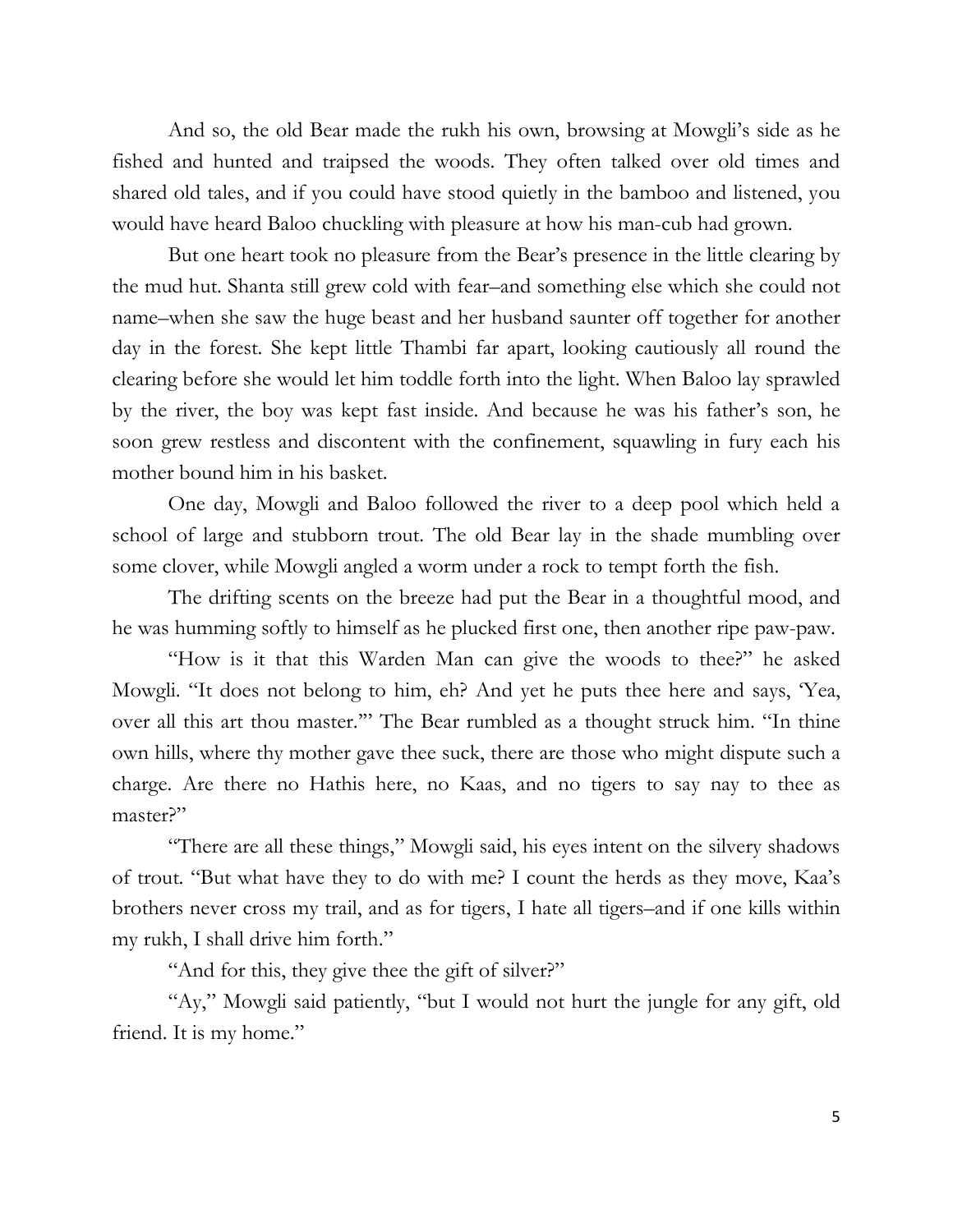Baloo scratched his head solemnly. "Bagheera was right. Thou art of the jungle and yet not of the jungle, still. Ye left to lair with Man, ye said, yet ye stand with one foot on each side of the river."

Mowgli sat down and sighed. "It is not an easy thing, Baloo. When I was of the jungle, all things were clear to me, and each thing was only itself. Joy was joy, fear was fear, and hunger was in my belly alone, not in my heart. These things had not yet trespassed, one onto the other. Now, I am a man, and life is older. There is no joy without the knowledge of pain. Likewise, there is no sorrow without the comfort of hope. But it was simpler then."

"Considering this," Baloo answered slowly, "thou art following the proper trail, I think. Perhaps the only trail for thee. But what of thy young frogling? Will he have no Teacher of the Law to guide his steps?"

Mowgli chuckled. "Wouldst thou take on another cub, old friend? Ye said ye had enough of tossing blossoms to ungrateful whelps."

Baloo grinned. "It is true talk. I said as much."

"I had no father and no mother, save thee, my brothers, and the jungle."

"Enough for any cub," the Bear said softly.

"The jungle alone knows. But my son has both father and mother and the jungle besides."

"And the Law?" Baloo absently batted at a low-thrumming hummingbird, as though to belie his concern.

"He will learn Man's Law, and what he needs of the jungle's, I shall teach him, as is seemly."

Now, it was the old Bear's turn to sigh hugely and roll over, facing Mowgli. "As ye wouldst have it, O Warden of the Woods. But I am not to teach thy frogling even the smallest piece of–?"

"He does not even speak his mother's name yet, old friend. Let it come in its own time."

The bear thought that once Thambi began to speak in Man's tongue, the jungle's would come hard to him, but he decided to say no more about it.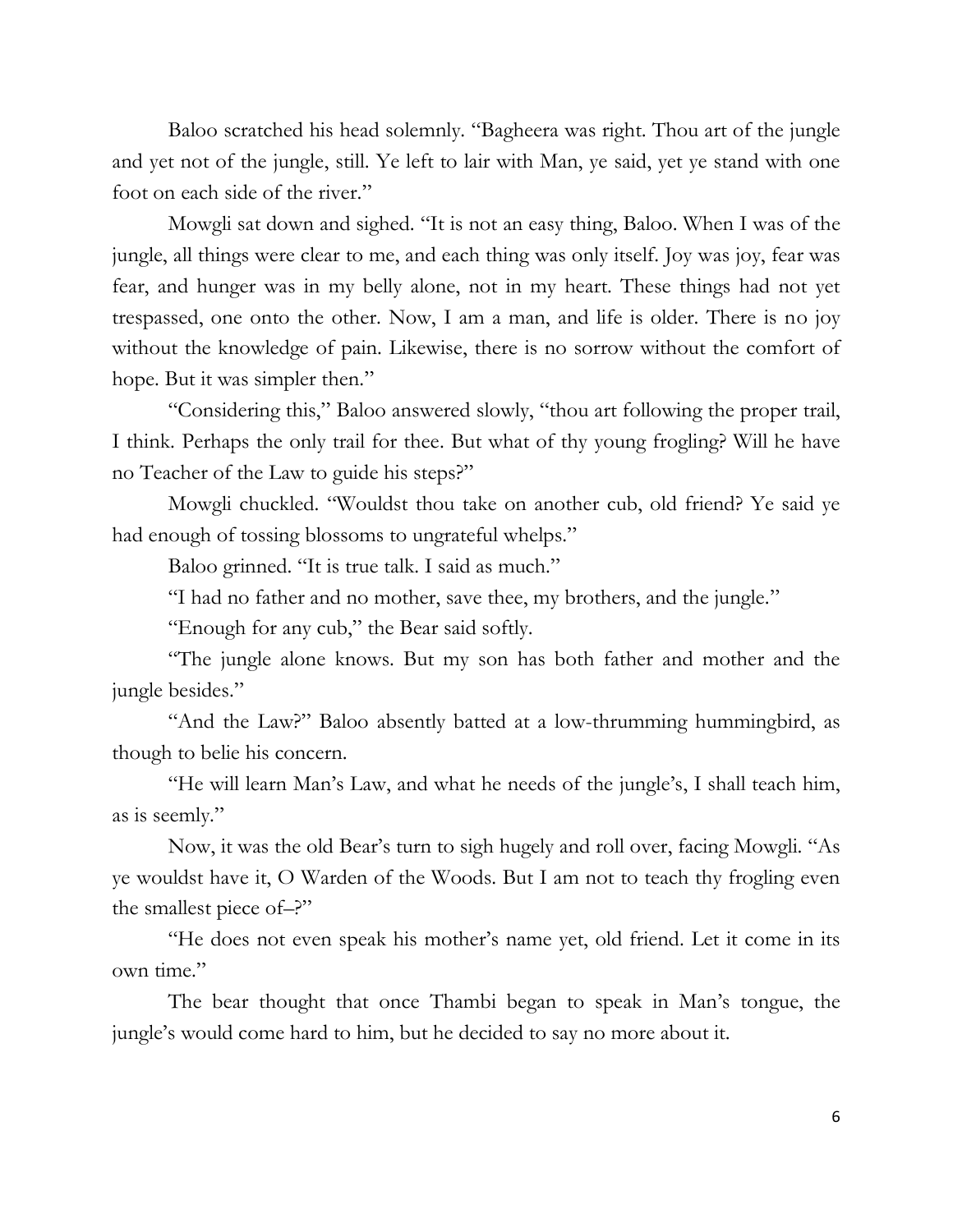Another day, Mowgli had traipsed far up into the hills, and Baloo was dozing in the shade near the mud hut. Shanta had come out of the hut, peered at the old Bear suspiciously, and when she saw that he slept, she took her water jug onto her head to go to the river.

"Stay within," she whispered to her little son, "and I shall be back before the shadows grow longer."

But Thambi could no longer abide the blankness of the hut floor, and so he stood up on his fat little legs and pushed with all his strength on the rush door of the hut. To his great surprise, it opened enough that he could slip out into the clearing.

He stood for an instant, swaying on his unsteady legs, looking this way and that for his mother. Then, he spied old Baloo under the neem trees. Without a moment's hesitation, he toddled over to the old Bear and slapped him on the haunch, clucking to himself.

Baloo woke with a start, felt about to see what had fallen on him from the branches, and smelled little Thambi. The child was brown as a nut, with tousled black hair and beady black eyes. He sat on the ground and stared up at the bear, not the least afraid.

"Huhnhn," Baloo crooned softly, nuzzling the boy. "Thou art mightily like another frogling I recall, Little Man."

The child giggled and pushed Baloo's wet nose away, tugging at his fur all the while. Baloo gathered him carefully closer and raised his shaggy nose. He sensed that Shanta was nowhere about.

"Hast thy father told thee of the time he sat just so and learned the Master Words? No? Well, and ye shall hear it now, Little Brother," Baloo began. Of course, Thambi could not speak Man's talk as yet, but because he was still a cub, he found Baloo's talk easy to understand, as his father had before him. He chortled and nestled closer to the big bear.

"Long ago and far away, where the Waingunga flows–'' Baloo continued, his muzzle close to Thambi's ear.

Suddenly, Shanta came up the riverbank and saw her little son within the Bear's grasp, his head almost within his jaws. She shrieked and ran towards Baloo, forgetting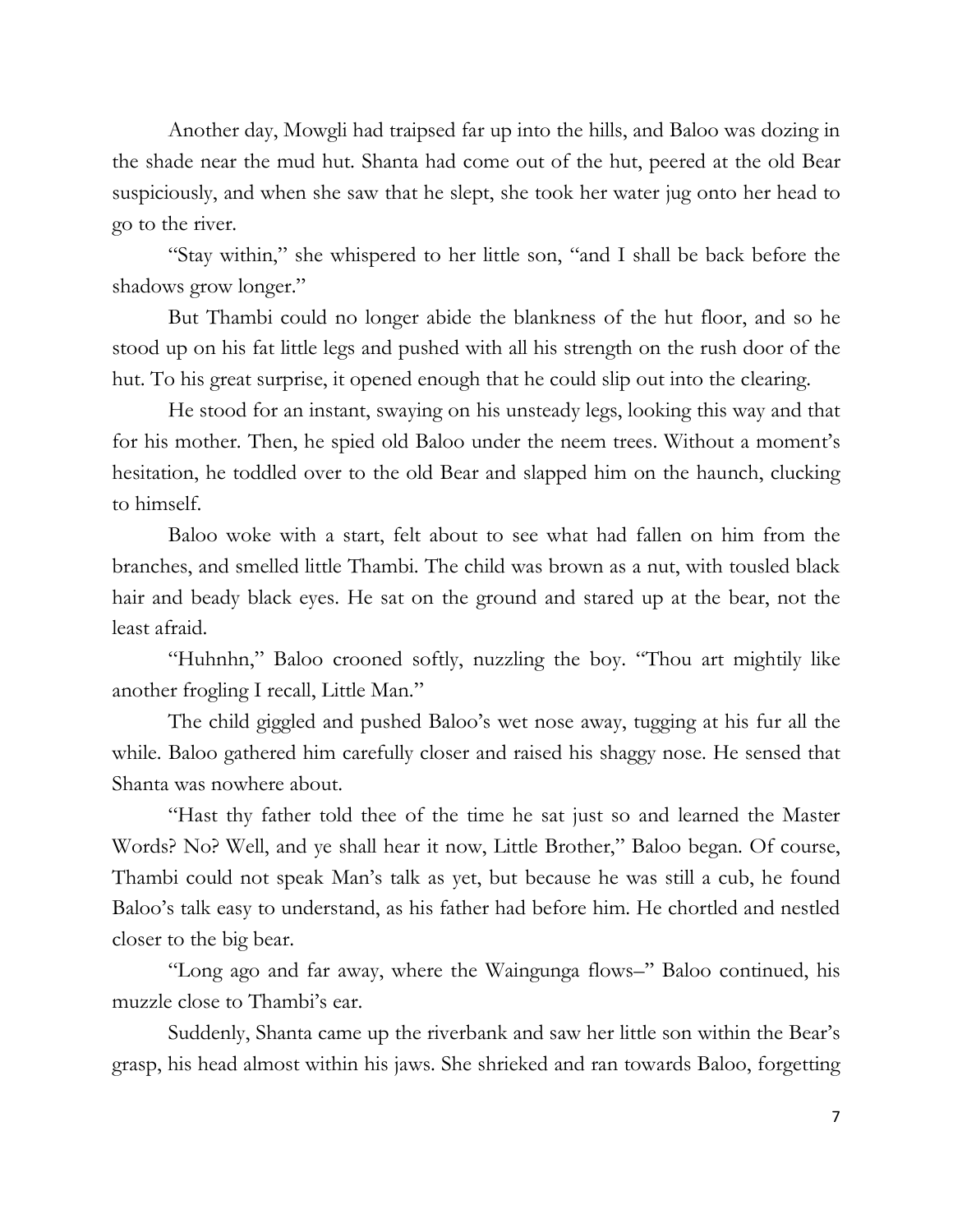her natural terror of the great beast. Baloo snorted and pulled away, but not in time. Before he could avoid her, Shanta yanked the water jug off her head and threw it full in the Bear's face.

The jug caught Baloo on his tender muzzle, smashing into bits and drenching both him and the boy with cold river water. Thambi wailed indignantly; Baloo coughed and gagged with shock, and Shanta grappled for the child in his paws, screaming, "Get back to thy lair, ye forest devil! Keep off my son!"

Baloo did not understand her words, but there was no mistaking her tone. He laid down the squalling boy at her feet and quickly shambled away.

That night when Mowgli returned and heard the tale, he searched the river high and low for the Bear, calling his name repeatedly in the darkness. "Baloo, Baloo *ohe*, my brother!" he cried, but only the mocking howls of the monkeys answered him.

He returned to the little hut saddened and silent. He took Thambi on his knee and absently dandled a piece of chapatti for his grasping fingers. The boy chuckled and snatched the bread away greedily.

Shanta watched her husband closely from under lowered eyes. Finally, she could endure the silence no longer, and she repeated softly, "He had him in his great arms, my husband. I could do naught else."

"Thou could have believed me when I told thee that my brother would never hurt the little one." Mowgli said heavily.

"Perhaps not of a purpose!" she replied angrily. "But even without trying, such claws can kill, can crush!"

Mowgli shook his head, unable to say more. He could have told her, he knew, of the countless times those same paws had held him gently, led him surely through the jungle without mishap. But he knew also that her mother's heart would not hear him. And truly, how could he find fault in her for this? He could drive her before him and beat her in anger. He could shout. "Thou art an evil woman, and this matter shall be an open sore between us!" But to what use? He sighed and resolved to say no more for the sake of peace in the little hut. The old Bear was gone, and no word of Mowgli's would bring him back, as in the old days. Two other hearts sat before him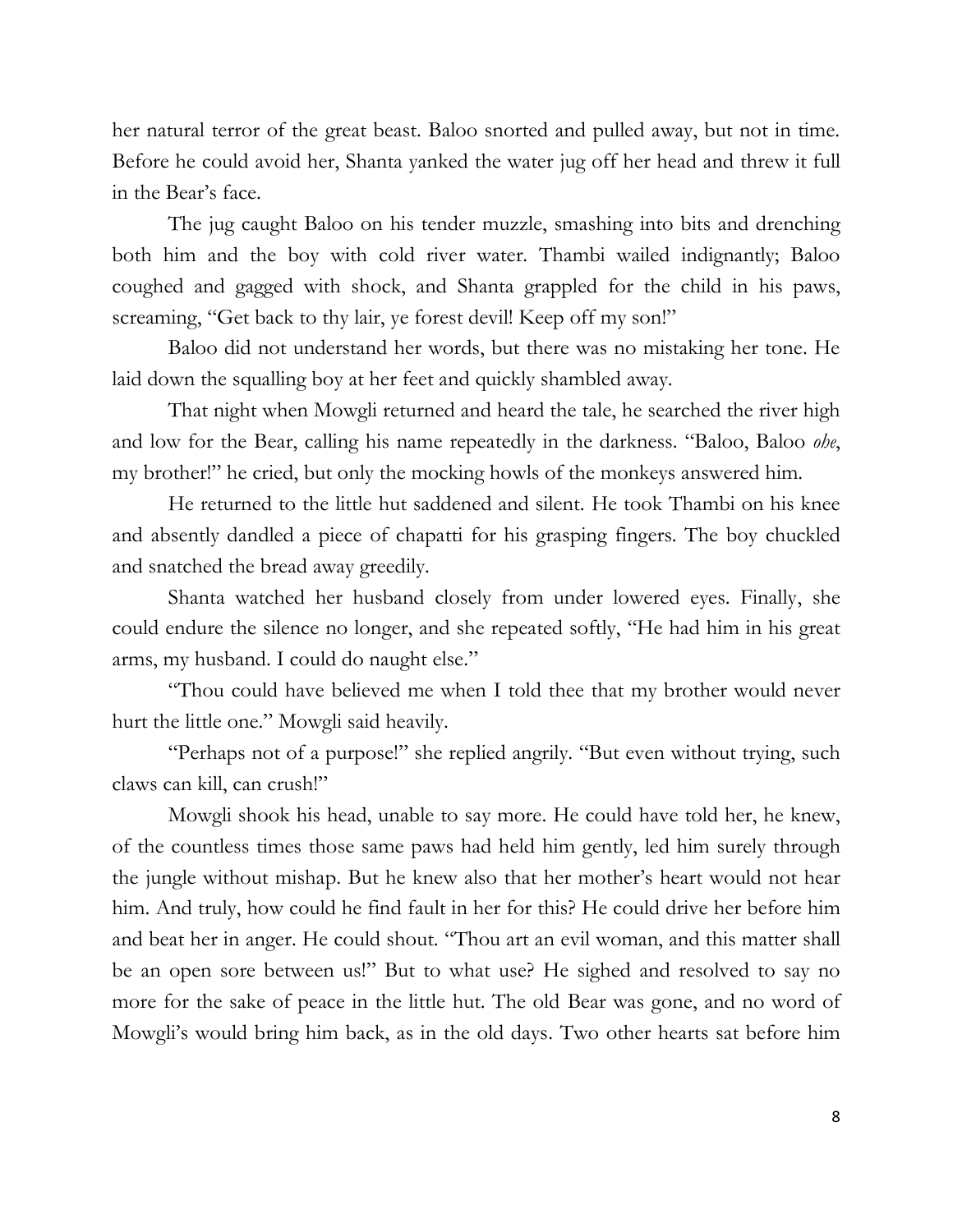now, awaiting that same word, two who looked to him as he had once looked to Baloo.

He ruffled his son's hair gently. "So, little one, thou hast had a great adventure, eh?" he patted his wife's hand absently and saw that her eyes welled up with quick relief. "Ye should call thy mother *nawal* [mongoose] hereafter, for she would surely fight Death himself for thee."

The next morning, Mowgli took himself into the jungle to drive away some wild boars who were tusking among the young bamboo, and he tried to put his mind thoughts of his absent friend. But Baloo was not so very absent after all. He had listened from the thicket as Shanta scooped up her son and took him back into the hut, fussing and weeping over him with fright. He had waited there in the shadows as Mowgli returned, and heard him call again and again–but he remained silent. He knew that his presence would drive a wedge between Mowgli and his mate, perhaps even cause her to take his son away forever. And so, the bear remained hidden–yet he could not leave, for now that he had held Thambi and smelled the sourness of his ruffled black cub-hair, felt the warmth of his fat fingers, there was no place else in the jungle where Baloo wanted to be.

The season of ripe berries came to the rukh, and Shanta tied Thambi carefully at her hip to traipse the thickets, searching for the best, most ripe patches.

"Thou must call out when ye see them, Little Man of My Heart," she crooned as she wrapped him in gay cloth. But Thambi only chortled and beat on his fat legs, for he had not yet learned to mimic her sounds.

Shanta left the mud hut and followed the trails up the hillocks to where the berries and the lantana grew thick and purple. She untied the boy from her hip and set him down in a clearing where she could watch him, dropping some sticks of bamboo at his feet.

"Play me some music, Thambi," she called as she bent to the lower branches, "whilst I gather these which thy father loves best." The boy picked up the bamboo sticks and began to drum on the earth, crowing and thumping loudly.

Baloo had silently followed the two up the hill, staying hidden in the thick lantana. Though he was blind, he needed no eyes to tell him where Thambi and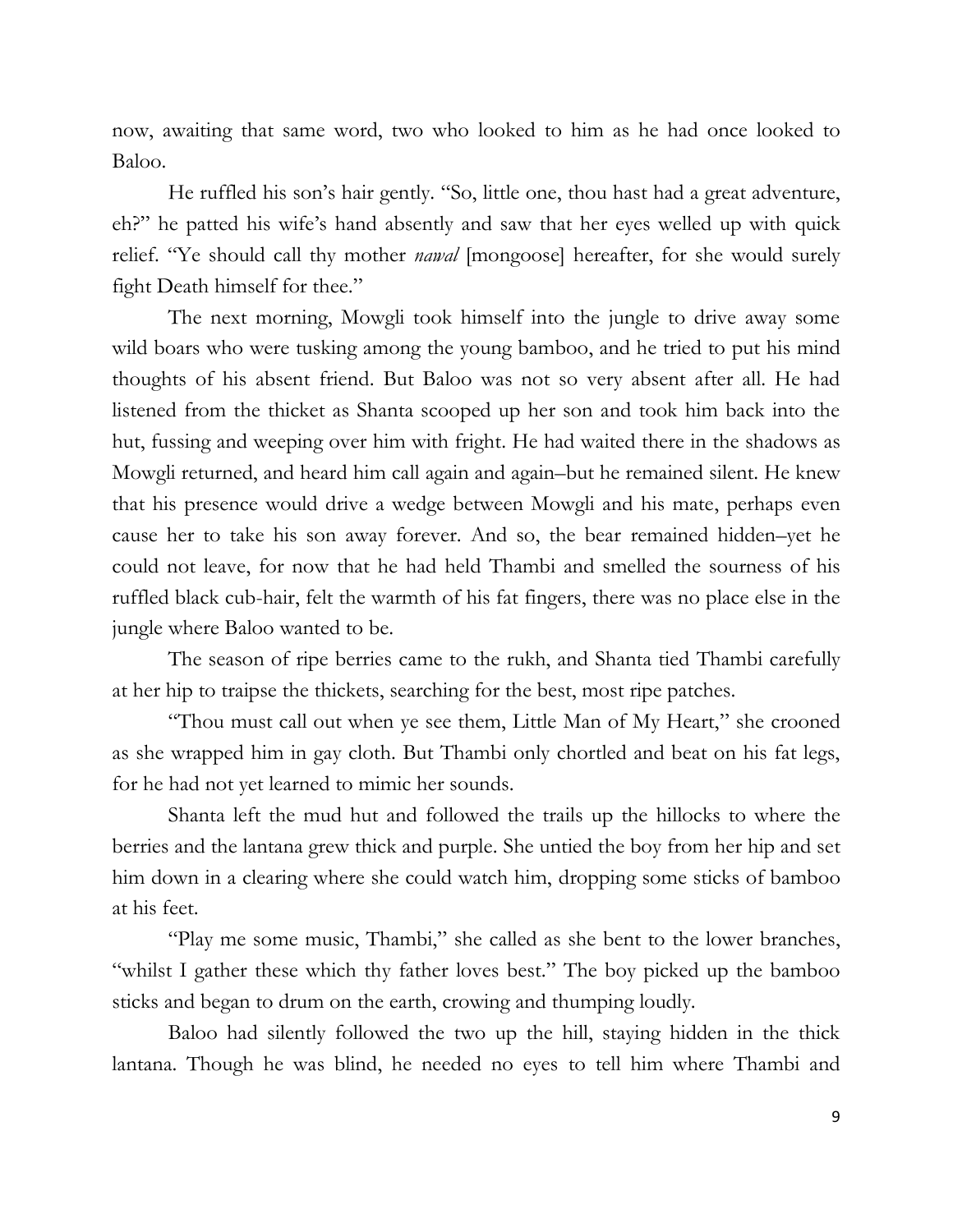Shanta had stopped. He settled quietly in the brush, smiling to himself as he listened to Shanta's endearments and the boy's answering prattle.

The sun was warm and the time so pleasant that the old Bear nearly dozed in the berry thicket, his huge head on his paws and his memories far away. His mind's eye followed a river of shadows back to a time when he had watched another mancub play in another forest clearing, when he had felt the whole jungle was still before him to be explored, before the seasons lay so heavily on his shoulders. He sighed with pleasure and chuckled to himself, lifting his muzzle out of the damp brush. Then suddenly, a new scent brushed his nose, and he jerked up to alertness. Complete quiet had settled on the berry bushes: Shanta had ceased her croonings; Thambi no longer beat his bamboo sticks.

And then Baloo heard a new voice rasp through the silence, and the hairs bristled up the back of his shoulders. If he could have gazed upon the little clearing, this is what the Bear would have seen.

Shanta was frozen, white and still, half-in, half-out of the berry bushes, her hands in mid-air as though to beseech. Thambi had dropped his sticks in wonder, and he too sat still as stone. His wide eyes were fastened on what lay coiled and swaying on the ground between himself and his mother: a huge King Cobra.

"Do not move, do not stir, my heart! O be still, my life!" Shanta whispered in a shrill whistle of fear and horror.

But the snake barely glanced in her direction. He towered over Thambi's head, his hood spread wide as a water lily, within easy striking distance of the boy's brown legs, and he crooned an evil song.

"O ay, be still, little frogling, until I say thee to ssstir," the snake hissed. "Thou art child of the Master of the Rukh, are ye not?"

Thambi's eyes followed the snake's every sway, fascinated and frozen as a young sparrow. Some instinct bade him be silent, the same instinct which makes a dappled fawn drop to cover when a hunter passes near.

"Ay, thou art of his blood, that I can see," the snake continue, his slithering tongue testing the air above Thambi's head. "Once, long ago, I met thy father in another place. I would have struck him down, for my people wanted his death. But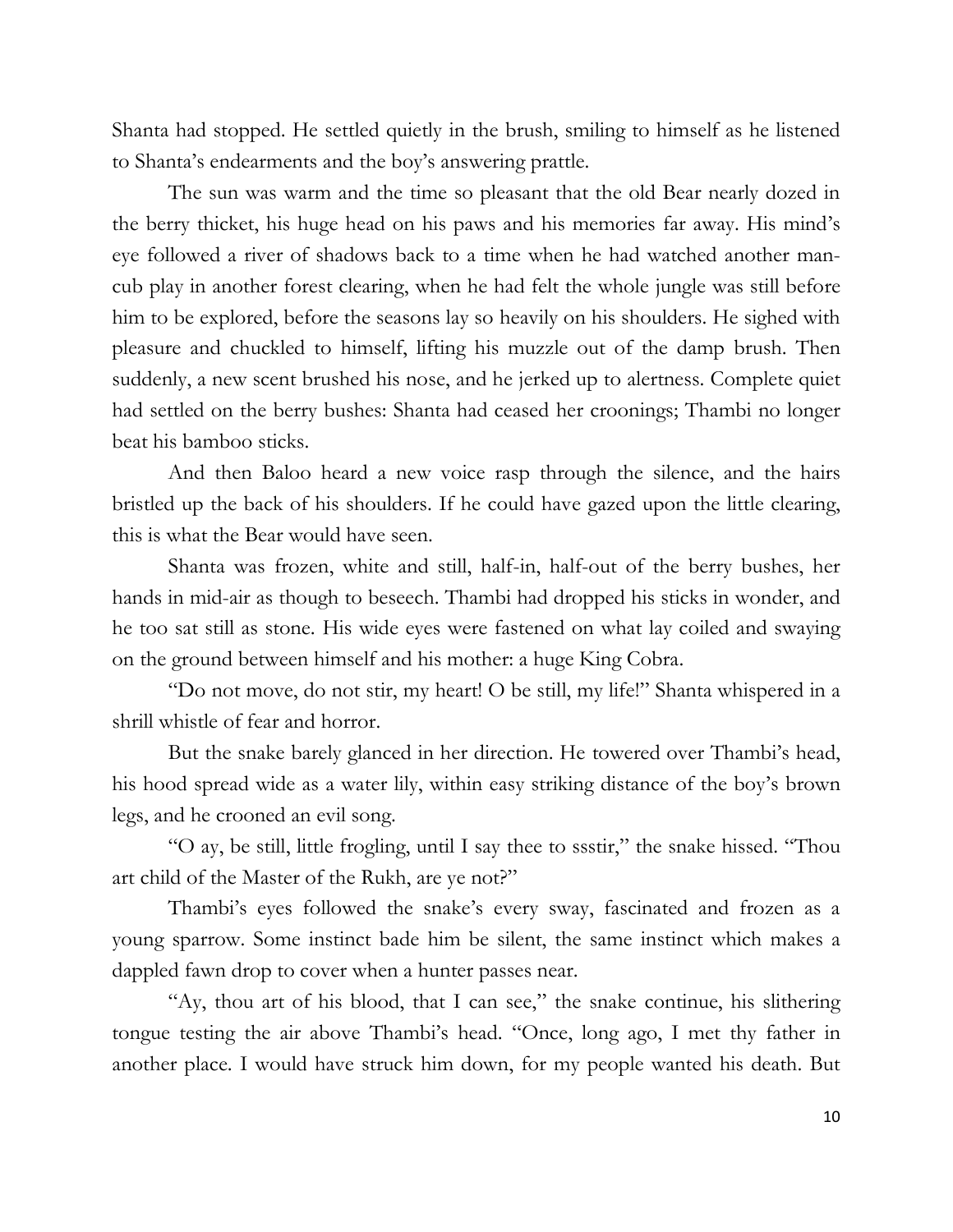his tongue charmed me, even as my tongue charms thee now, eh?" The cobra lowered his head slightly so that his eyes were gazing directly into Thambi's, and his tongue wickered in and out hypnotically. The boy swayed slightly forward, his eyes drooping under the snake's stare.

Shanta screamed and stepped forward, but the Cobra whirled in a blink, hissing and spitting in anger. "Stay ye ssso!" he commanded, his eyes gliterring. "*I* shall say when thou canst stir!" Shanta froze once more. A low keening whimper came from her throat, like that of a snared rabbit.

The snake turned back to the boy, revolving almost leisurely on his black coils. Baloo moved slightly closer in the brush, his back haunches trembling. "O ay, thy father and I have crossed trails," the cobra continued, "and some there were who said that where one man walked, others would soon follow. But I did not listen. Not sssoon enough, fat little frogling. And now, thou hast come. And behind thee shall come others." The snaked jerked his chin at the woman behind him. "Ah-sh-sh, from just such as she, thy mother. But if thou dies? Then she shall go elsewhere, taking her nest with her. No more mud huts on the river; no more beating of the bushes in berry time." The snake moved slightly closer, and his voice dropped to a wheedling tone. "Most assuredly, little frog, I bear thee no ill will. And had thou not crossed my path, as impudently as thy father did once, I would have let thee live, no doubt. For surely, thou art comely as thy father before thee. But thou art *Man*."

Suddenly, Baloo raised up on his haunches, his great head and shoulders looming up out of the brush. "We be of one blood, ye and I, O Hama," he called to the cobra in the snake's tongue. "Leave the man-cub alive!"

The snake looked up, mildly surprised. "Art thou here as well, Teacher of the Law? Indeed and truly, this frogling is well-comraded at such a tender age. But ye need not plead his life. Call for his father Baloo. I shall have one or the other of them, for the death of either shall rid the rukh of Man. But I shall let *him* choose. For the sake of old memories and an old story-song, eh?" The snake's eyes turned angry. "Call him, Baloo! I await his pleasssure!"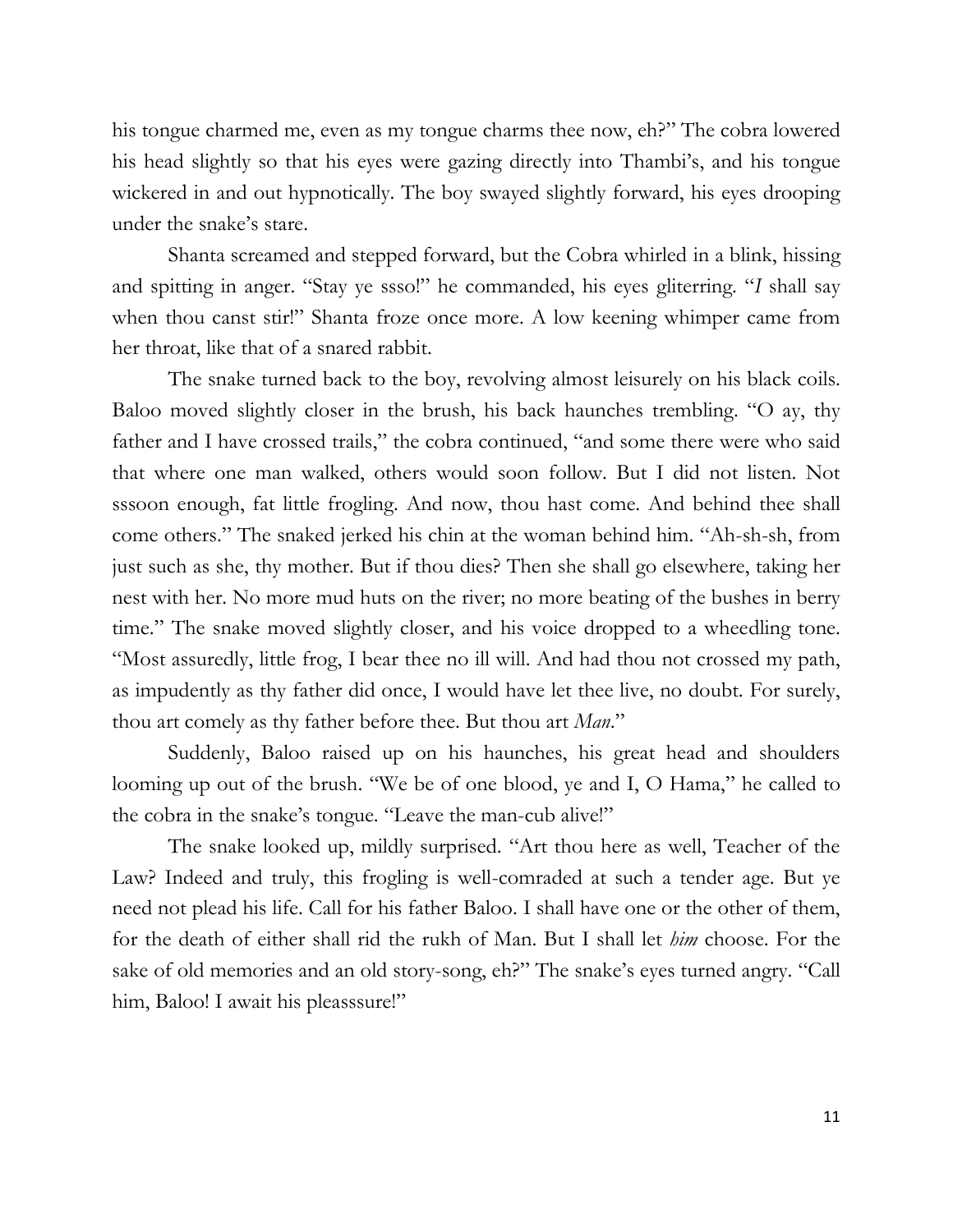Baloo turned to Thambi, and his voice dropped low and gentle, luring the boy's eyes away from the swaying snake. "Say this, man-cub, say after me: 'We be of one blood, ye and I.' Quickly, manling, speak the Master Word!"

Thambi seemed to comprehend that something was wanted from him. He screwed his mouth up with concentration, trying to mimic the sounds the bear made. Hama hissed with rage as the boy's eyes darted away to the bear, and in that instant, Baloo crashed out of the brush and upon the snake. His terrible great paws swept down on the spitting cobra, who ducked and weaved, trying to strike at the boy. A mighty claw slashed, Shanta screamed in horror, and Hama lay writhing in agony on the ground, his back broken–but not before he had sunk both fangs deeply in Baloo's shoulder.

Shanta scooped up her son and retreated into the brush, frantically checking him for bites. The cobra convulsed and twisted once, twice, his body jutting at odd angles in the dust, until finally he lay still. Baloo sprawled beside him, panting heavily. Shanta put back her head and screamed as loud as a dozen peacocks, calling for Mowgli again and again, her lament wailing through the forest.

Mowgli heard his woman's call from way across the river, where he hunted for nilghai tracks. He knew instantly that such a howl of fear and grief meant death– someone's–and he raced in the direction of her wail with his heart pounding in his throat. He burst into the berry clearing to find Shanta on the ground with Baloo's head in her lap. She wept over the bear quietly while Thambi watched solemnly at her side. One glance to the broken cobra and the bear's swollen, darkening jowls told him the tale.

"My brother!" Mowgli cried, and dropped to his knees next to the shaggy head.

Baloo opened his eyes and looked directly at Mowgli, though he could not see a thing. "'Twas Hama," the bear said weakly, "come to eat yet another frogling. His … his bite went in like a needle, but it goes out like a plough."

"He saved us both," Shanta sobbed. "The great *naja* would have slain our Thambi, save for his swift claws."

Mowgli scarcely heard her. He gathered the bear's head onto his own lap and sat rocking gently, crooning a private song into Baloo's ears. "Dost thou remember,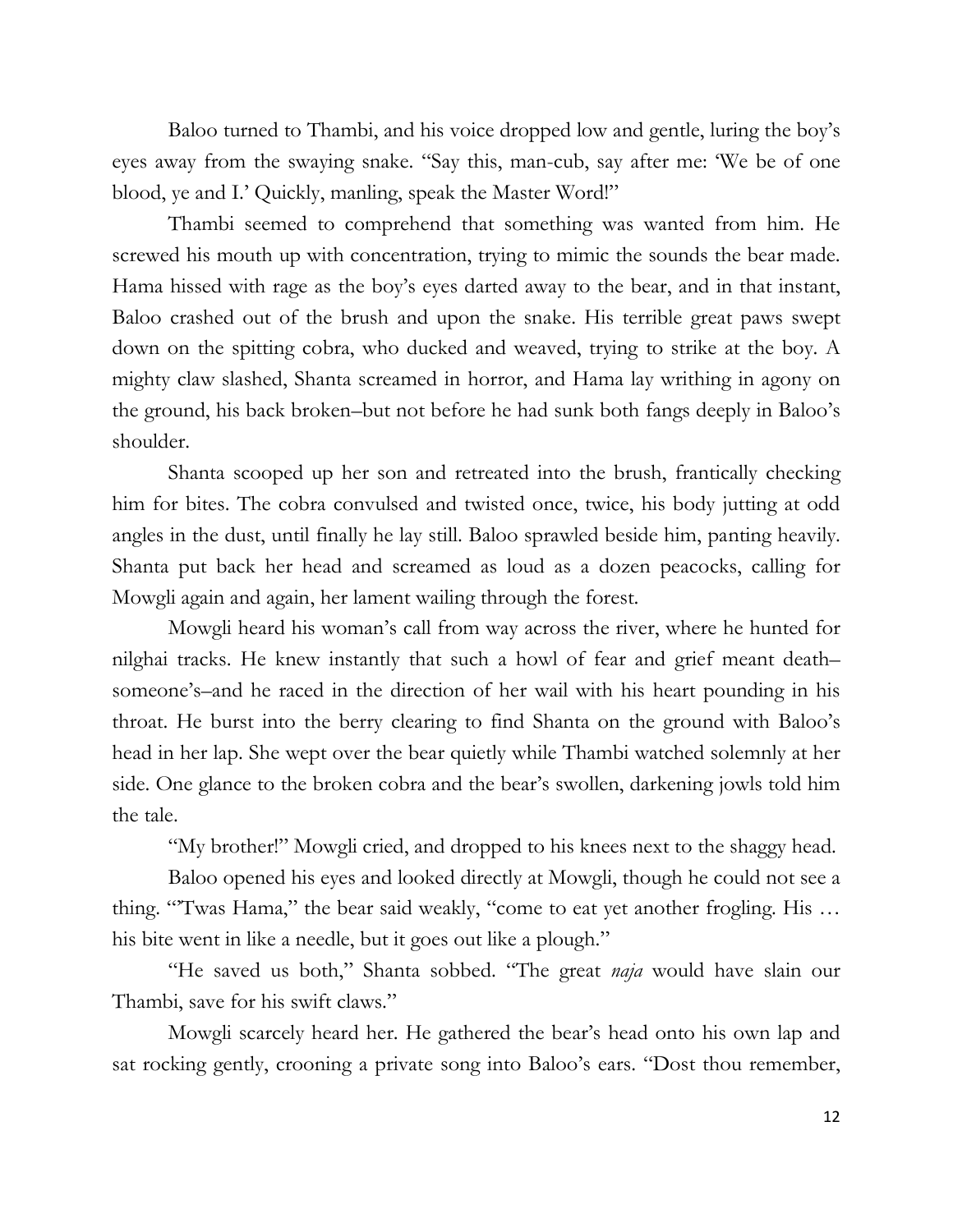old Bear, how I swam beside thee, so many seasons past, and told thee the Master Words at thy bidding? Bagheera scared Patwari out of his pinfeathers that day, with a yawn bigger than Hathi's."

Baloo chuckled painfully. "Thee called me 'fat old Bear,' even then, I think." He struggled to sit up as a thought took him. "Thou must teach thy frogling the Master Words, Little Brother. Almost did he say them to Hama! I must teach him–''

"H'sh, my brother," Mowgli soothed him. "Lie still and remember. Remember when ye and Bagheera pulled me from Hama's black pit? Remember when … when … '' and then Mowgli stopped, for a terrible stillness had come over the bear, and his body fell slack in his arms. Baloo was dead.

Mowgli lay the bear gently down and stood, his arms to the sky. He put back his head and howled into the jungle silence, howled as only a grieving wolf can howl, pealing his sorrow and his loneliness loud and long until the trees rang with it, and every creature for miles around knew that the Teacher of the Law was no more.

That night, as the moon rose over the rukh, a small band of brothers met by the river. Mowgli stood on a rock over Baloo's body and called to the night sky. At his feet in a ring sat his four gray wolves, who lifted their muzzles in unison with his cry. Bagheera slid into the circle, an inky black shadow, silent and solemn. Together, they sang the forest song of the dead, and when they finished and the wolves had turned away, Mowgli and the panther kept watch over Baloo, as jungle custom decreed.

In the silence, Mowgli turned to Bagheera and he said, half-aloud, half to himself, "There was a thing Hathi said once. A true talk, I think."

"Hathi said many things of wisdom,"Bagheera replied softly.

"But this thing was of Baloo," Mowgli said, and his voice thickened with pain. "He said that hearts are like horses. They come and go against the bit and spur. I did not know what he meant then. The way love binds. I do now."

"And how does this touch our brother?"

Mowgli turned away, his eyes downcast. "Hathi said that Baloo did not know this wisdom. That only the old heads learn it." His throat tightened with a dry sob. "I wish that he had realised the peril of the love he bore me!"